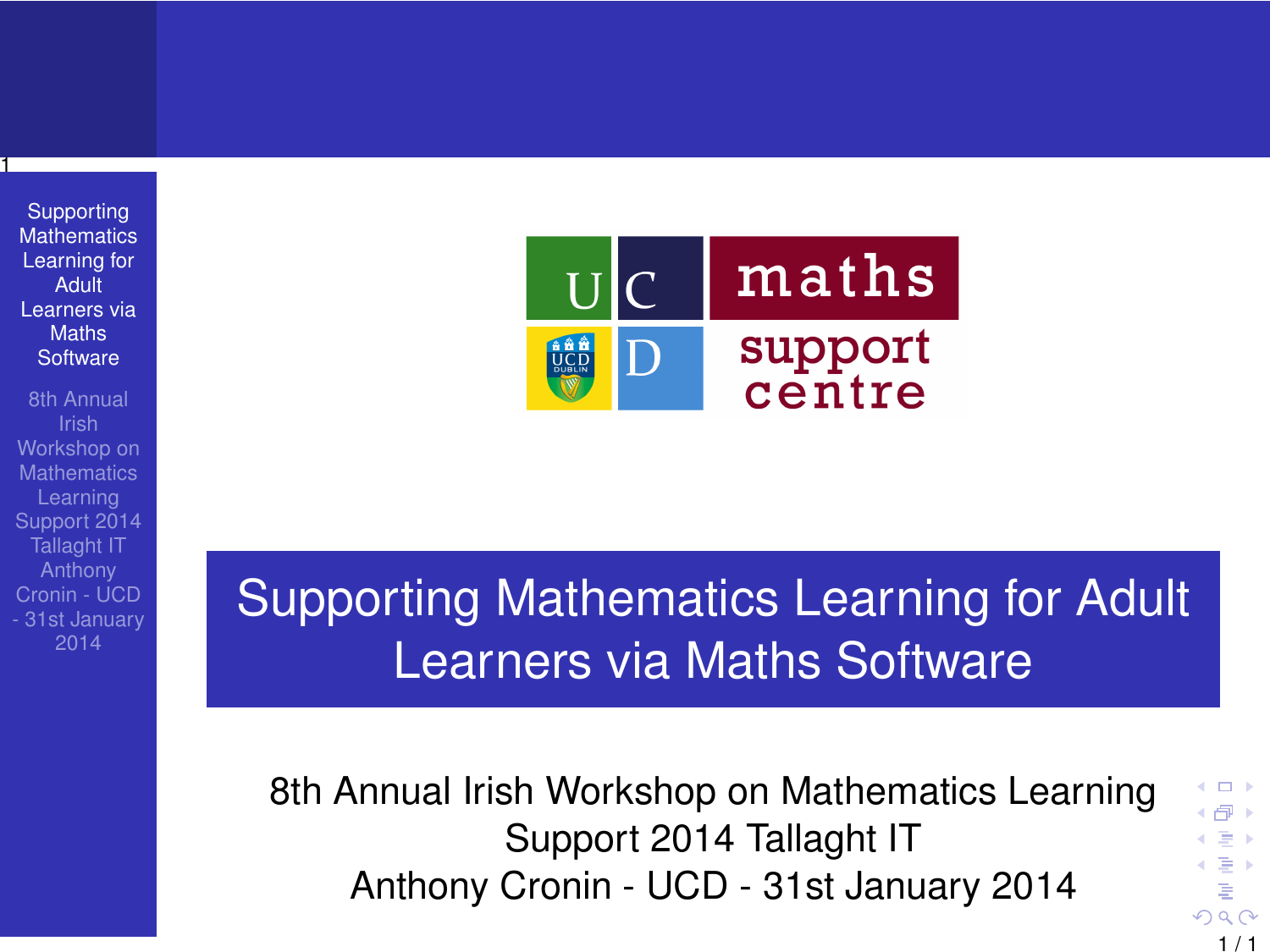# **Schedule**

### 2

Supporting **[Mathematics](#page-0-0)** Learning for Adult Learners via **Maths Software** 

8th Annual Workshop on **Mathematics** Support 2014 Cronin - UCD - 31st January

- 1 Background
- 2 Results
- 3 Demo
- **4** Feedback from interviews

4. 0. 8. 4 母 8 4 로 ) < 를 ⊁ ŧ  $290$  $2/1$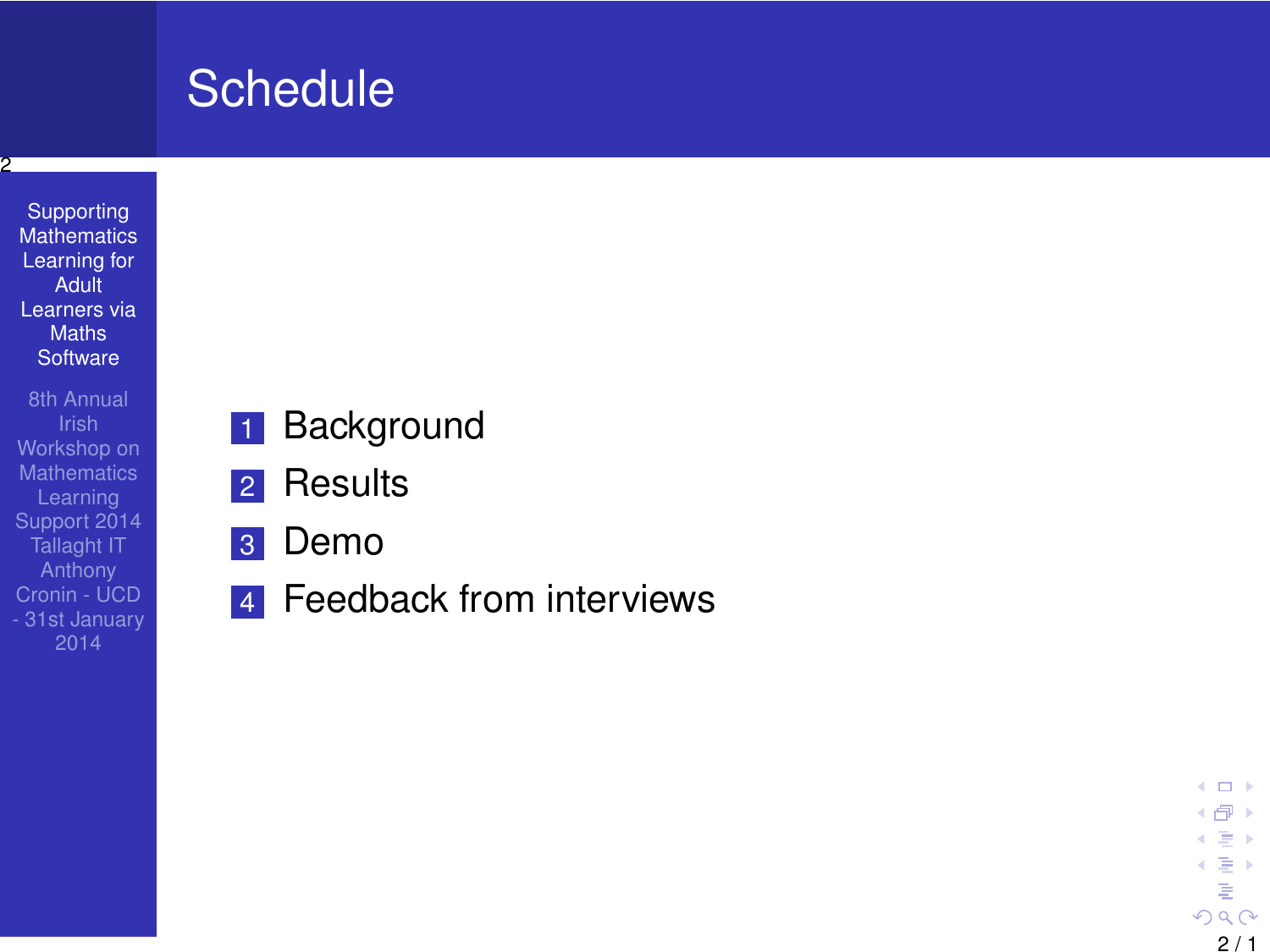# **Background**

**Supporting [Mathematics](#page-0-0)** Learning for Adult Learners via Maths **Software** 

3

8th Annual Workshop on **Mathematics** Learning Support 2014 Tallaght IT Anthony Cronin - UCD - 31st January 2014

Access to Science & Engineering (2 semesters-72 hours-27 Adult Students) Extra Support for 2013/14

- 9 hours of extra support in the MSC (pre-module)
- A diagnostic test to identify key algebraic techniques (ratio, proportion, fraction, unit conversion etc).
- Late evening openings on Tuesday and Wednesday
- 3 Hour intro to **RealizeIT** software
- Access to **RealizeIT** software (40 days)

← 中 →  $\leftarrow \equiv$ 이동 > ă  $290$  $3/1$ 

4. 171. 6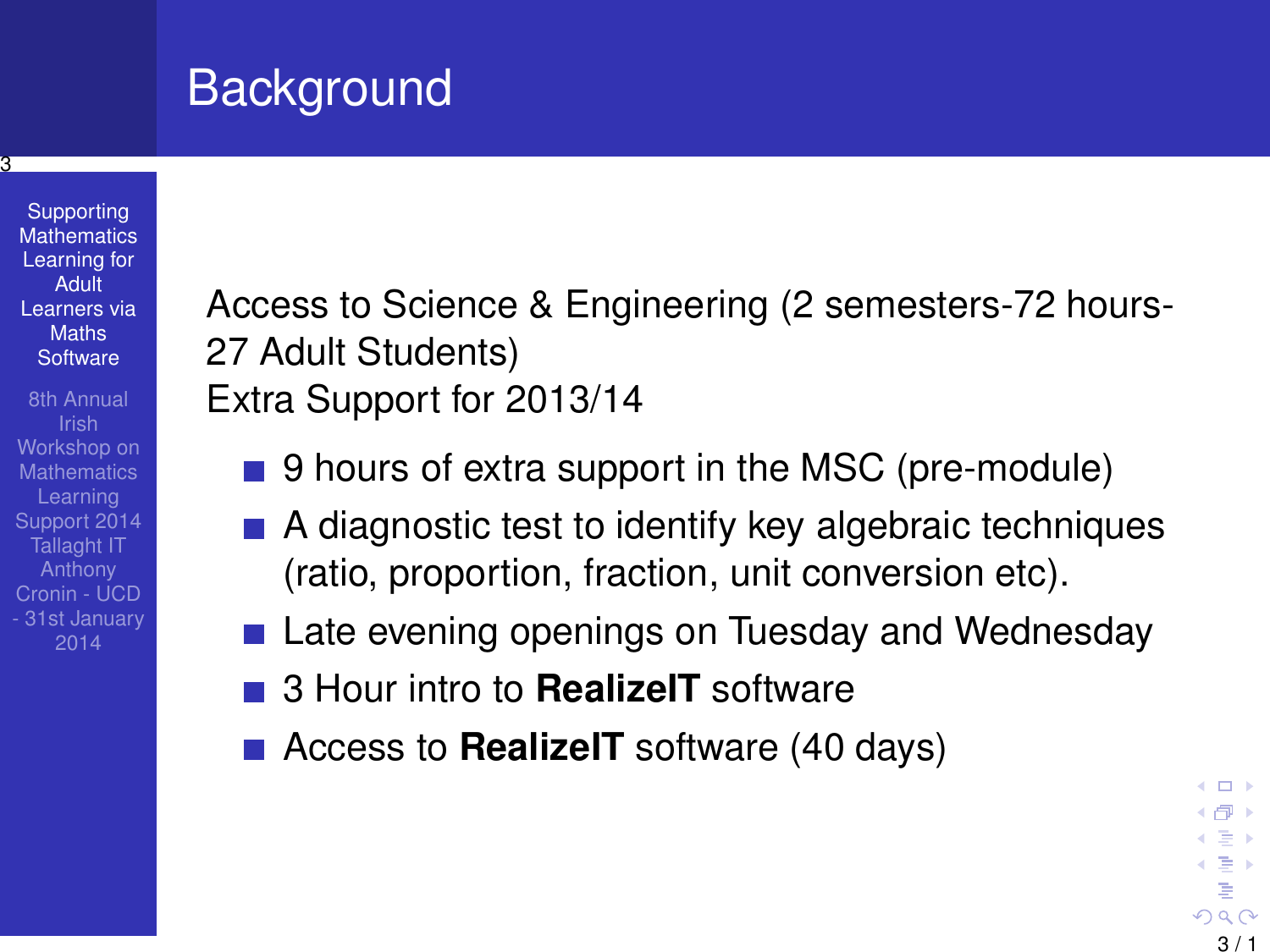# **Participants**

4

- Supporting **[Mathematics](#page-0-0)** Learning for Adult Learners via **Maths Software**
- 8th Annual Workshop on **Mathematics** Learning Support 2014 Cronin - UCD - 31st January
- 7 students used the system 15th October-November 25th
- 4 nodes
	- 1. Indices
	- 2. Linear Equations
	- 3. Functions
	- 4. Statistical Models

 $\leftarrow$   $\Box$ 4 何 ト  $\leftarrow \equiv +$ < 를 ⊁ É  $290$ 4 / 1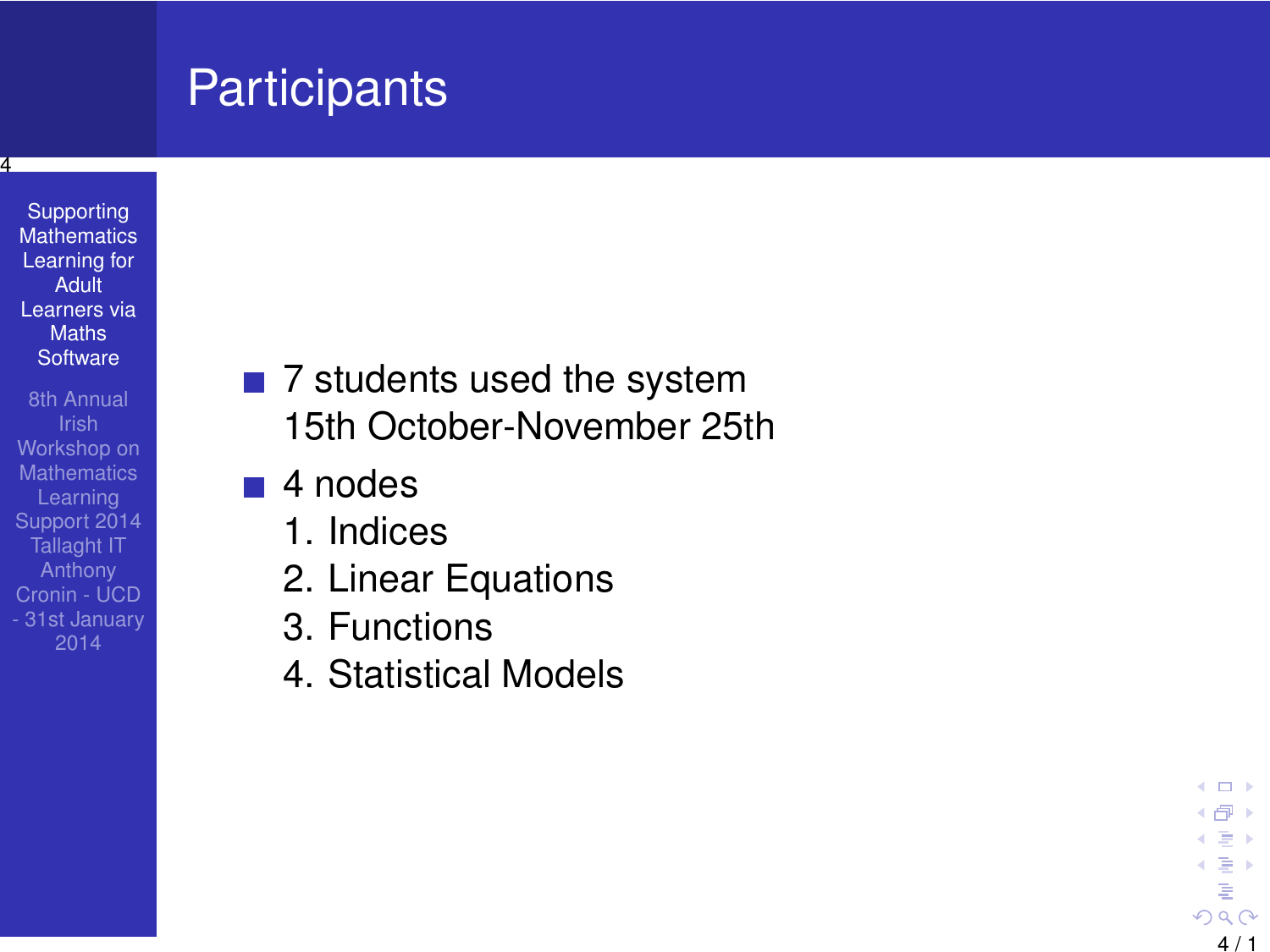| ь<br>Supporting<br><b>Mathematics</b><br>Learning for<br>Adult<br>Learners via<br><b>Maths</b><br>Software |                |          | Table: Pre/Post - Test Results |                   |
|------------------------------------------------------------------------------------------------------------|----------------|----------|--------------------------------|-------------------|
| 8th Annual<br>Irish<br>Workshop on<br><b>Mathematics</b>                                                   | <b>Student</b> | Pre-test | Post-test                      | <b>Final Mark</b> |
|                                                                                                            |                | 8        | 62                             | 61                |
| Learning                                                                                                   | 2              | 40       | 67                             | 56                |
| Support 2014<br><b>Tallaght IT</b>                                                                         | 3              | 45       | 93                             | 60                |
| Anthony<br>Cronin - UCD                                                                                    | 4              | 50       | $\star$                        | 70                |
| - 31st January<br>2014                                                                                     | 5              | 65       | 80                             | 87                |
|                                                                                                            | 6              | 70       | 88                             | 51                |
|                                                                                                            |                | 90       | 100                            | 94                |

Average of sample=69% - Average of class=66%

 $\leftarrow$   $\Box$ ←假下 이동 >  $\in \Xi \ni$ ă  $290$ 5 / 1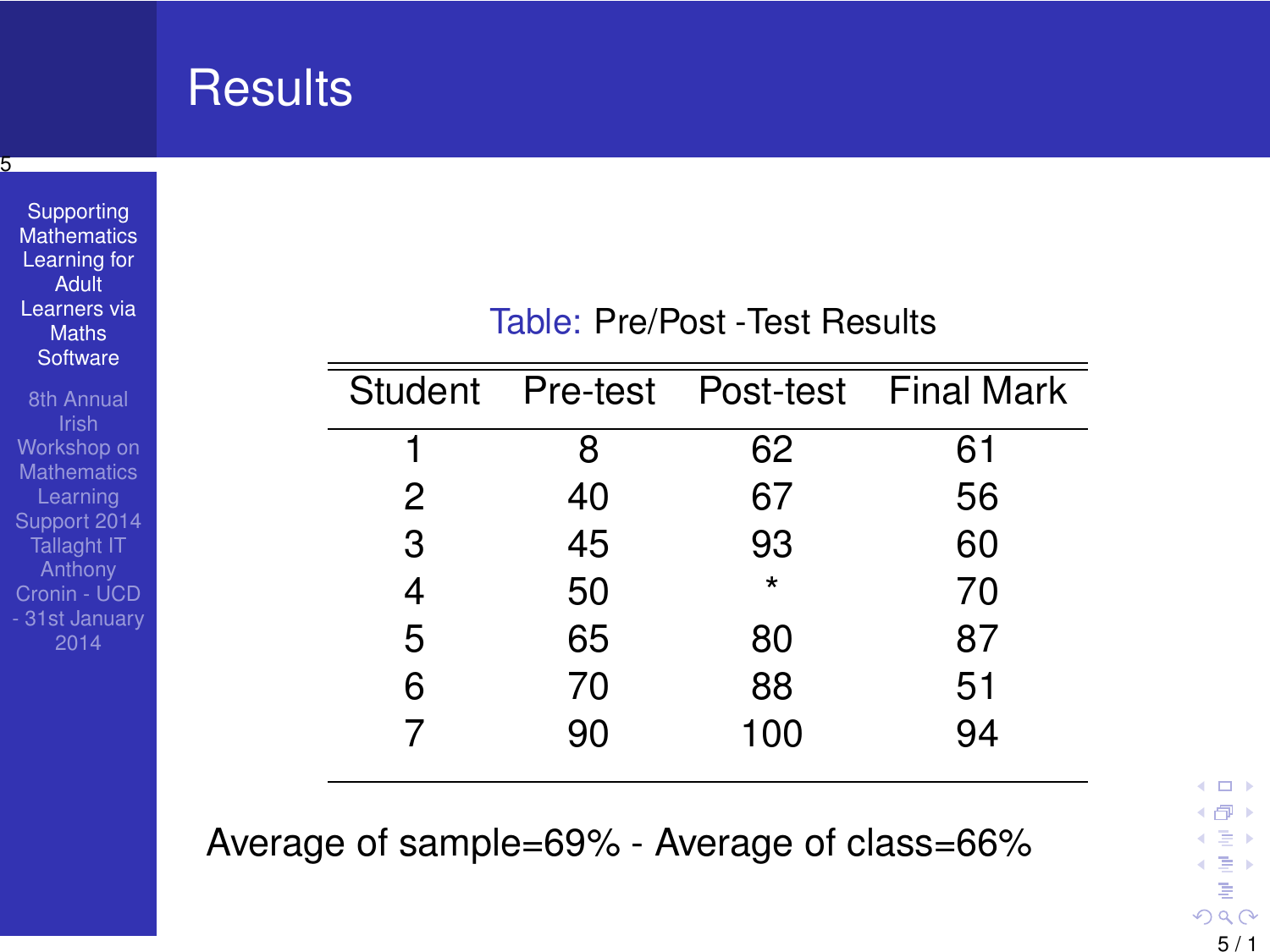## Feedback from interviews



6

2014

- 4 themes emerged:
	- Usage of system (how long/often & how easy)
	- **Usefulness**
	- Improved knowledge/confidence of the basics of mathematics
	- Desire to use it for other science modules

http://www.youtube.com/user/RealizeItLearning?feature=watch

4. 171. 6 ← 中 →  $\leftarrow \equiv$ 이동 > Þ  $290$  $6/1$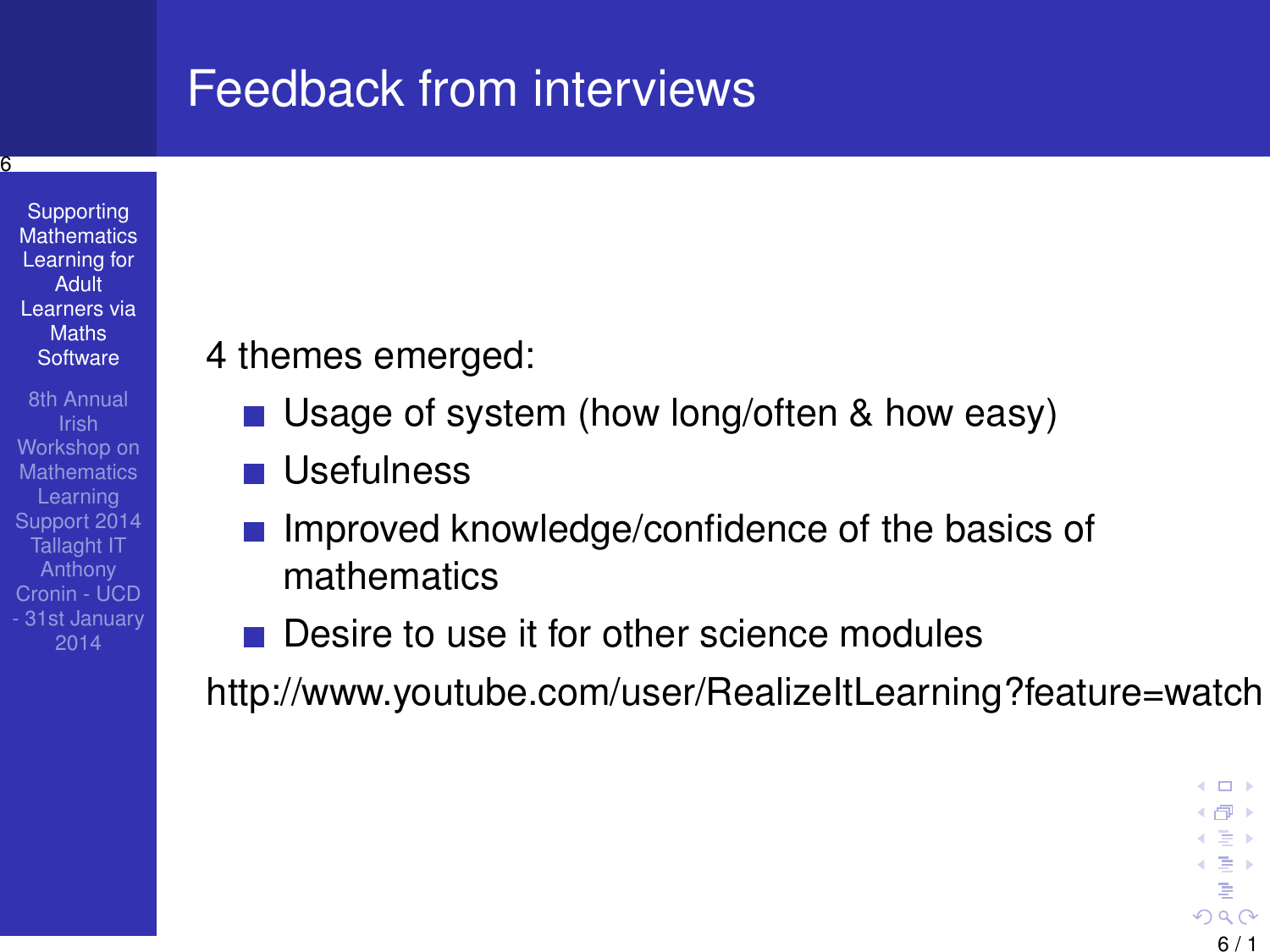# Usage of system

**Supporting [Mathematics](#page-0-0)** Learning for Adult Learners via **Maths Software** 

7

8th Annual Workshop on **Mathematics** Learning Support 2014 Tallaght IT Anthony Cronin - UCD - 31st January "usually an hour to two hours at a time"

"I used the software for about half an hour everyday, I thought little and often would help it to sink in better."

"I'd usually try to use it for around a half hour at any one time. In retrospect I wish I had used the tool more frequently."

"I used the system 3/4 times in total-Usually for a period of 30 mins to an hour each session."

7 / 1

 $\leftarrow$   $\Box$ ← 伊 →  $\leftarrow \equiv +$ 이동 > ŧ  $299$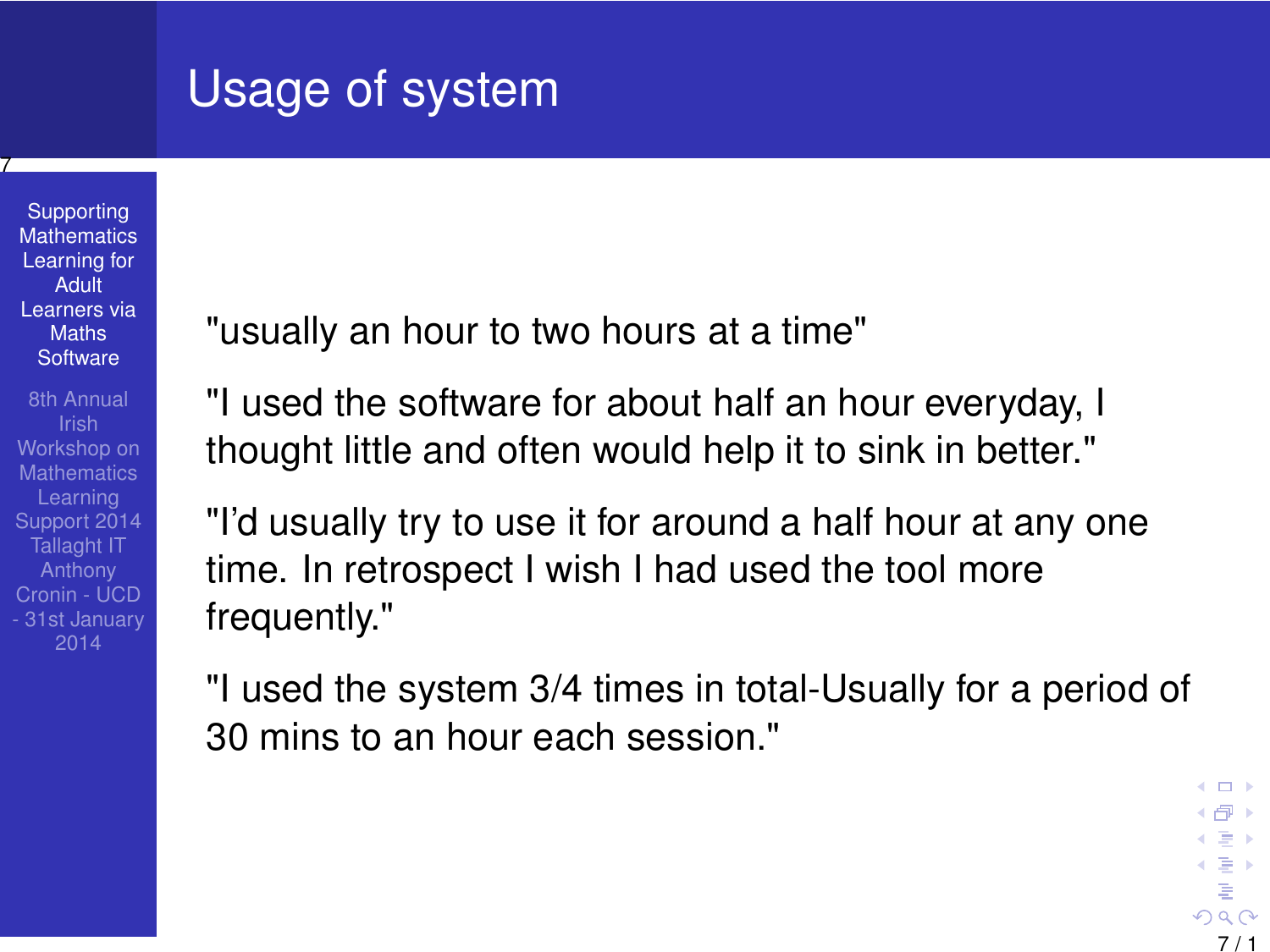# Usage of system

**Supporting [Mathematics](#page-0-0)** Learning for **Adult** Learners via **Maths Software** 

8

8th Annual Workshop on **Mathematics** Learning Support 2014 Tallaght IT Anthony Cronin - UCD - 31st January "I definitely logged onto the system a good few times and used it in those sessions for usually an hour to two hours at a time."

"I must admit I did not use it often enough or with any great consistency. The first term as a part time mature student is a great learning curve. I really only began using it a couple of weeks before the Christmas exams, so maybe 2 to 3 weeks and for only an hour or two at a time."

"I would use this system maybe once or twice a week. I would use it maybe for 2-3 hours when I did."

8 / 1

4. 171. 6 ←假下  $\leftarrow \equiv$ 이동 > İ,  $290$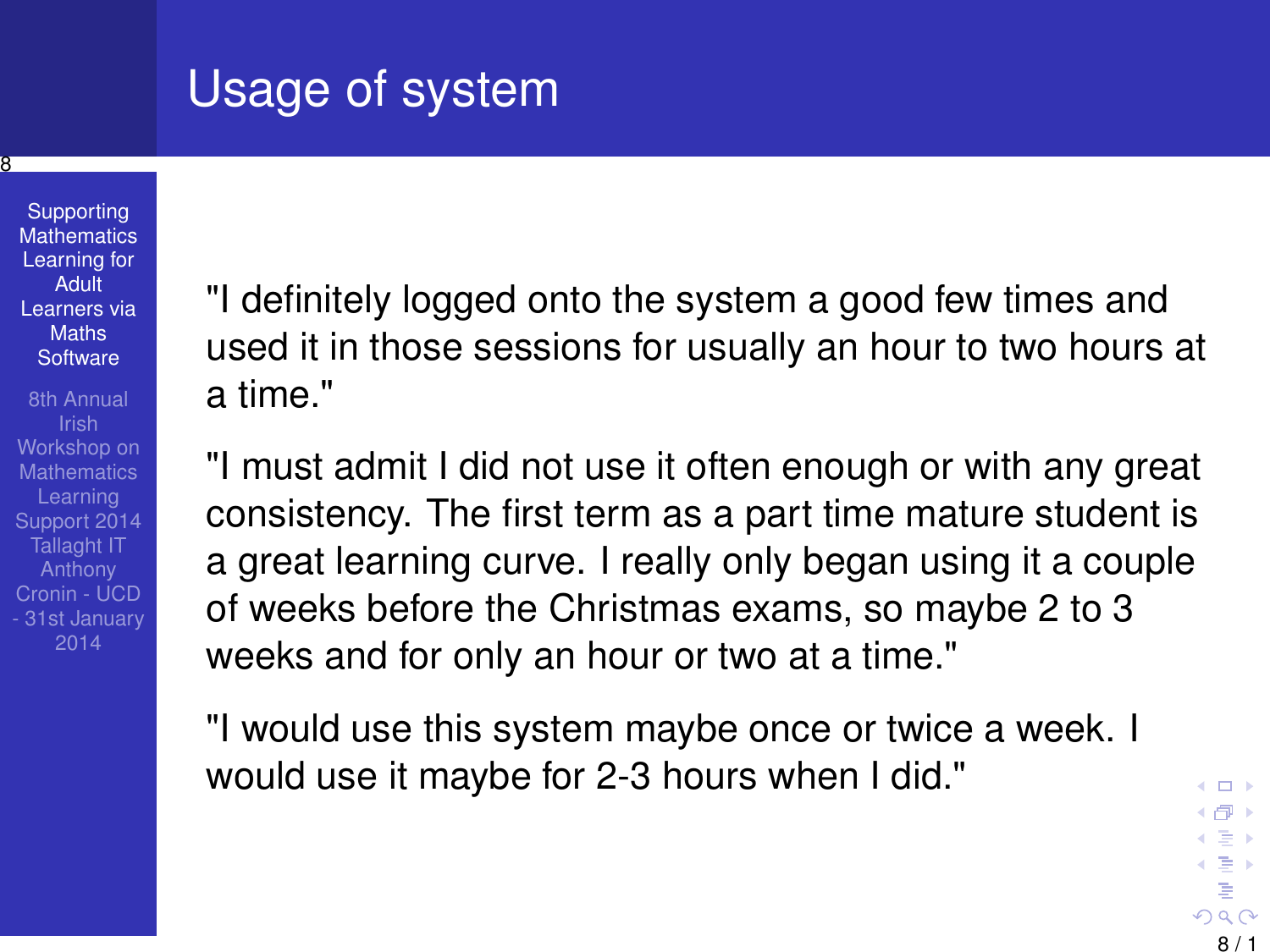## Usefulness

**Supporting [Mathematics](#page-0-0)** Learning for Adult Learners via Maths **Software** 

ত

8th Annual Workshop on **Mathematics** Learning Support 2014 Tallaght IT Anthony Cronin - UCD - 31st January 2014

"I found the math software extremely helpful, my math skills were very poor and I hadn't done anything math related since my GCSE's in 1996 so I had forgotten pretty much everything except how to add! "

"I did find it useful as I found that the explanation and the practice questions made the subject stick much better in my mind. I think Im a visual learner and its beneficial to have a system that allows you to take part in the demonstration to really break down the subject material to a level where I can understand it. "

 $\leftarrow$   $\Box$ ←假下  $\leftarrow \equiv$ 이동 > ă  $290$ 9 / 1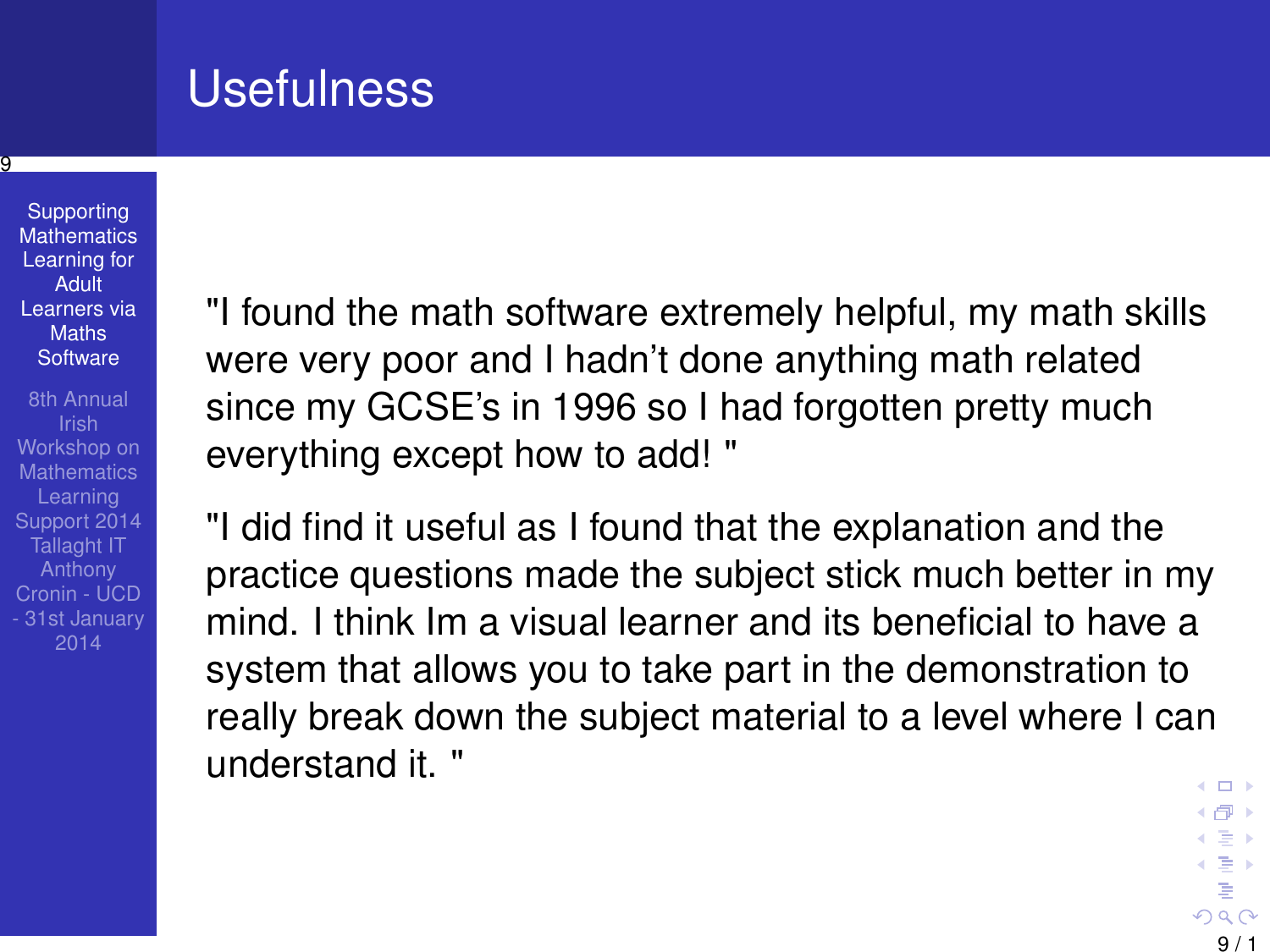## Usefulness

#### 10

**Supporting [Mathematics](#page-0-0)** Learning for Adult Learners via Maths **Software** 

8th Annual Workshop on **Mathematics** Learning Support 2014 Tallaght IT Anthony Cronin - UCD - 31st January 2014

"It was great for the algebra and all the Cartesian plane stuff, pretty much everything we did with \*\*\*\*\*\*. I found it very easy to follow and the explanations of how to do things were great. I would have liked more in the word problem section as I find these difficult and the questions seemed to be very repetitive. I was at a bit of a loss when I realised it didn't teach graphing quadratics, differentiation and logs as I really relied on it for practice and to teach me what I didn't understand in class."

"I found the system really useful when starting a new topic in maths or when revising a topic to highlight and fill in the gaps. I didn't find it as much use when I had a specific problem or when I was trying to get more information on a (母) specific section of a topic. This type of information could b[e](#page-0-0) in there but I had a few problems finding it."  $290$ 

 $10/1$ 

 $\Box$ 

目り  $\geq$ Þ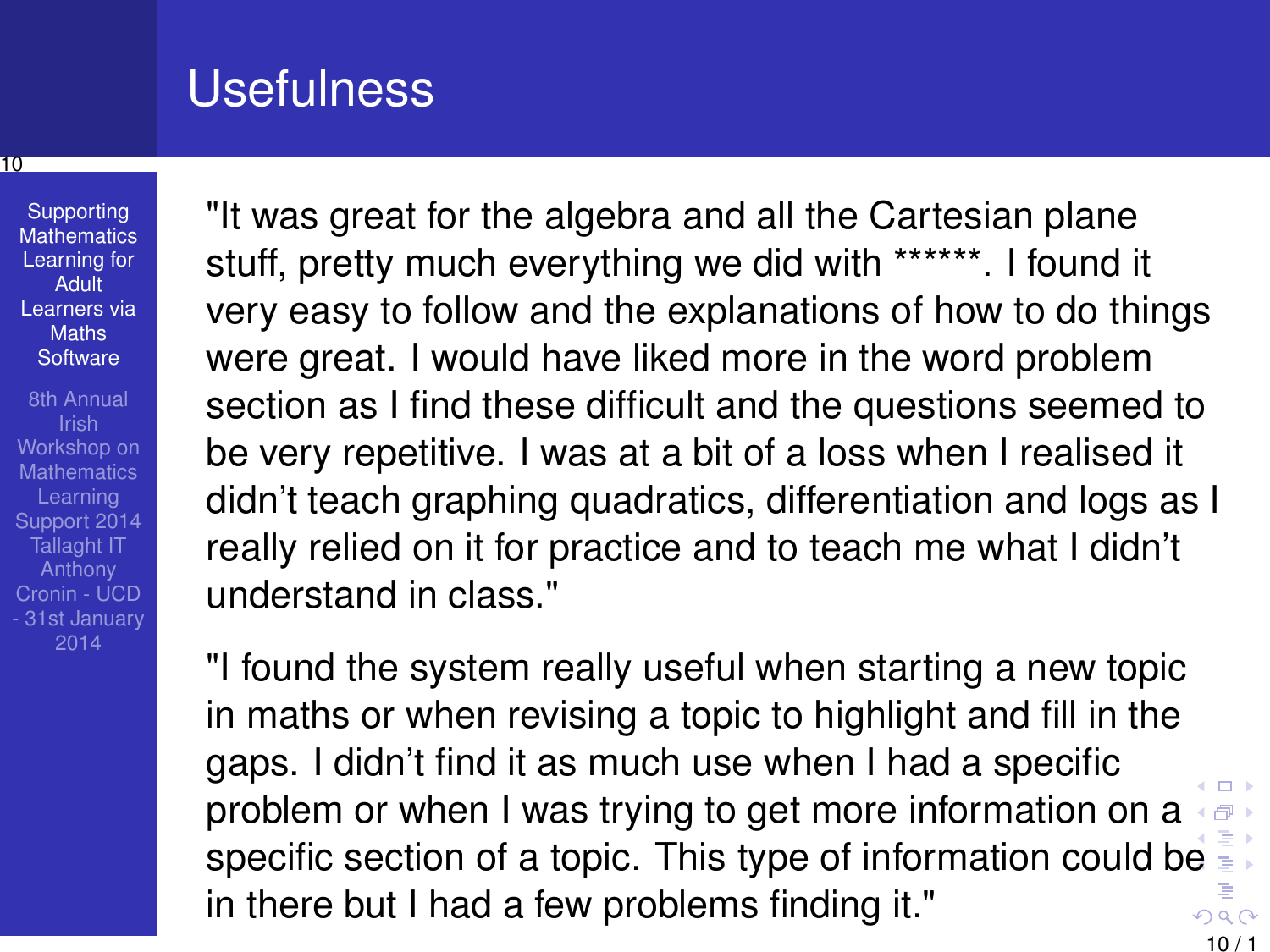## Usefulness

### 11

**Supporting [Mathematics](#page-0-0)** Learning for Adult Learners via **Maths Software** 

8th Annual Workshop on **Mathematics** Learning Support 2014 Tallaght IT Anthony Cronin - UCD - 31st January 2014

"Yes I found it very useful. It broke topics into easily managed chunks and you could only progress after reaching required level in basic topics. I liked that it gave you a colour coded chart of how well you had performed on each topic."

"Overall I found it very useful it was easy to navigate and made whatever area I was having trouble with easier to understand. My only complaint would be maybe if the areas where a little more in depth sometimes I had finished an area but I still didn't think I could fully tackle the area."

"It would have been far more useful if I had used it earlier and done shorter sessions, rather than try skip and jump around targeting specific topics in a hurry. I was trying to use it as a quick fix before the exams, so I found it slow which of course is my fault and not the programs fault."  $\frac{11}{11/1}$ 

<span id="page-10-0"></span>4.0.3 4 伊 ト  $\leftarrow \equiv$ 이동 > ÷,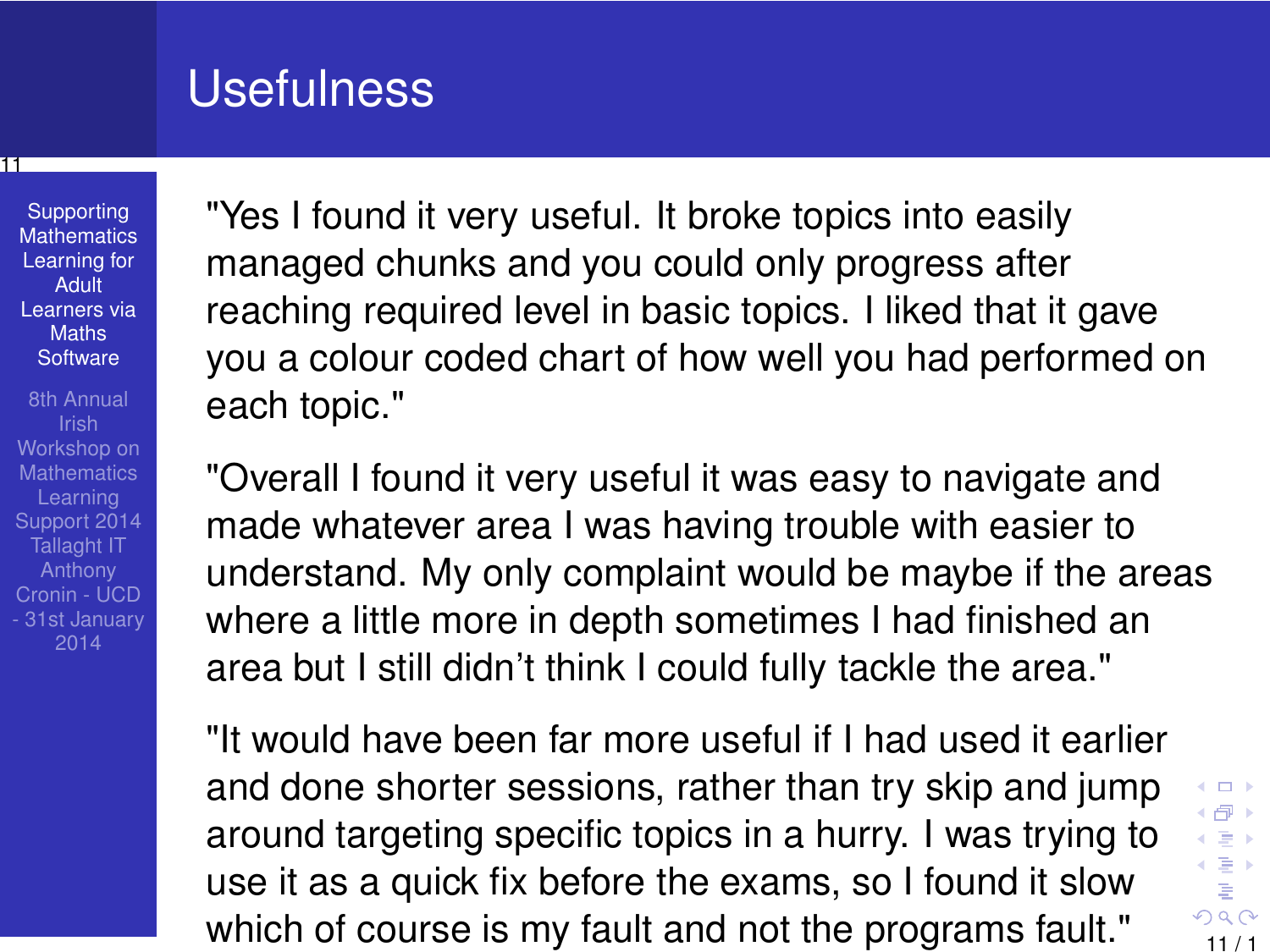## Improved knowledge/confidence

### 12

**Supporting [Mathematics](#page-0-0)** Learning for Adult Learners via **Maths Software** 

8th Annual Workshop on **Mathematics** Learning Support 2014 Tallaght IT Anthony Cronin - UCD - 31st January 2014

"Yes, it greatly improved my ability and confidence in quite a short space of time, my husband has always made fun of my maths abilities and now I can do things he can't! I definitely put it down to this programme. I don't think I could have achieved such a good mark in my maths assignments without it, to have it at my fingertips was great. You can only do the practice sheets so many times before you remember the answers but for the most part the programme had a large catalogue of questions."

"Yes, definitely, when I used it for topics I knew I was generally weak at, I noticed that after a while, I was able t[o](#page-10-0) cimia. answer the questions faster and more easily." ←母→  $\leftarrow \equiv +$ 

 $12/1$ 

 $\leftarrow \equiv +$ ÷,  $200$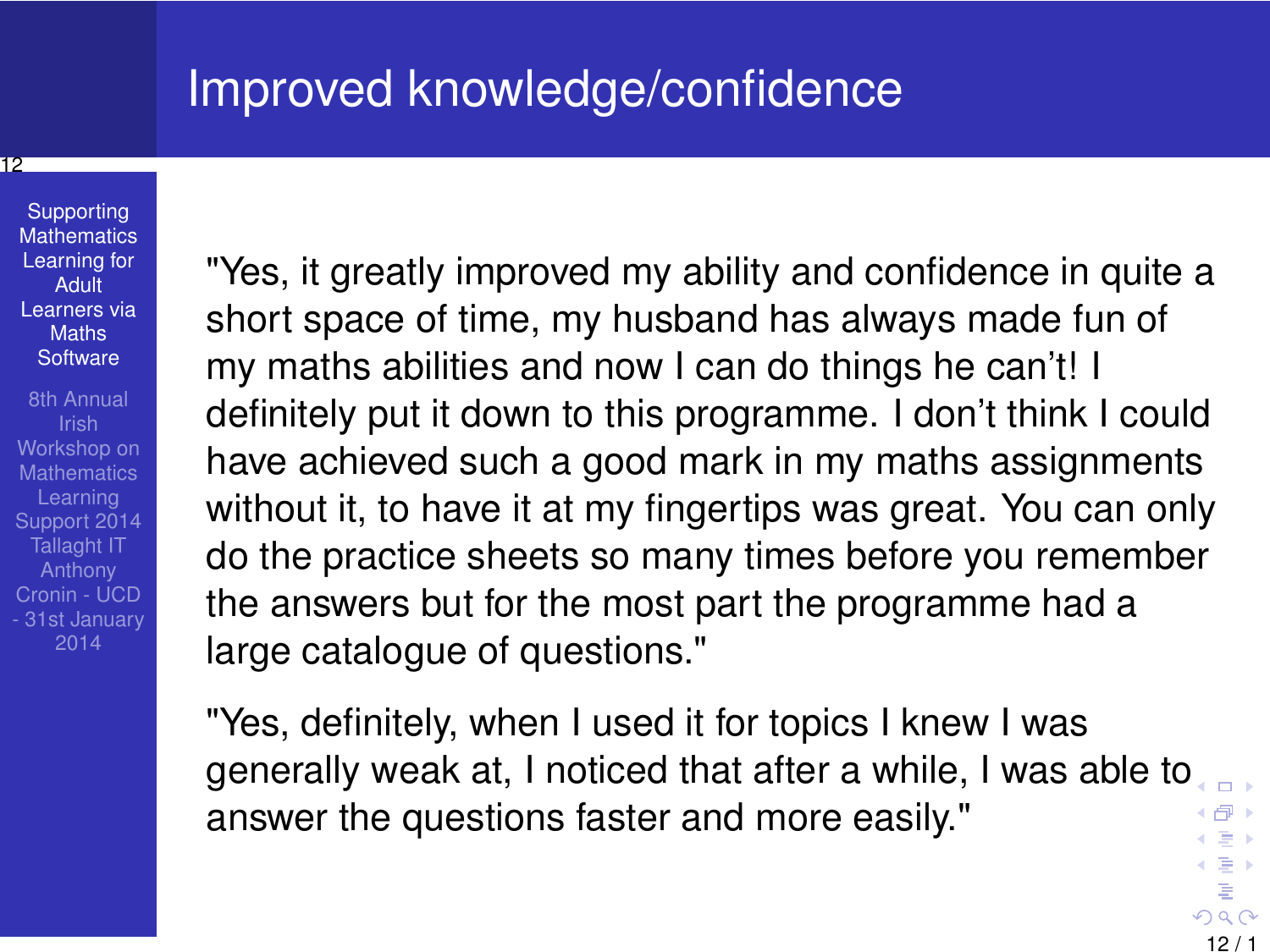## Improved knowledge/confidence

### 13

Supporting **[Mathematics](#page-0-0)** Learning for Adult Learners via Maths **Software** 

8th Annual Workshop on **Mathematics** Learning Support 2014 Tallaght IT Anthony Cronin - UCD - 31st January 2014

"Yes, I do think it helped me to better understand some of the material as mentioned earlier, I found the demonstration coupled with the practice questions half way through helped me to understand the method of working out a problem, and if I got stuck I could return to the places I was getting stuck"

"Yes it increased my knowledge and understanding of indices and helped me to get my head around the basics."

"Yes I do believe it improved my knowledge and confidence. When having an issue you could always use this resource and while sometimes it didn't leave you with a full understanding it certainly helped and improved my 4. 171. 6 《母》 knowledge."  $\leftarrow \equiv$ 이동 >

<span id="page-12-0"></span>13 / 1

İ,  $290$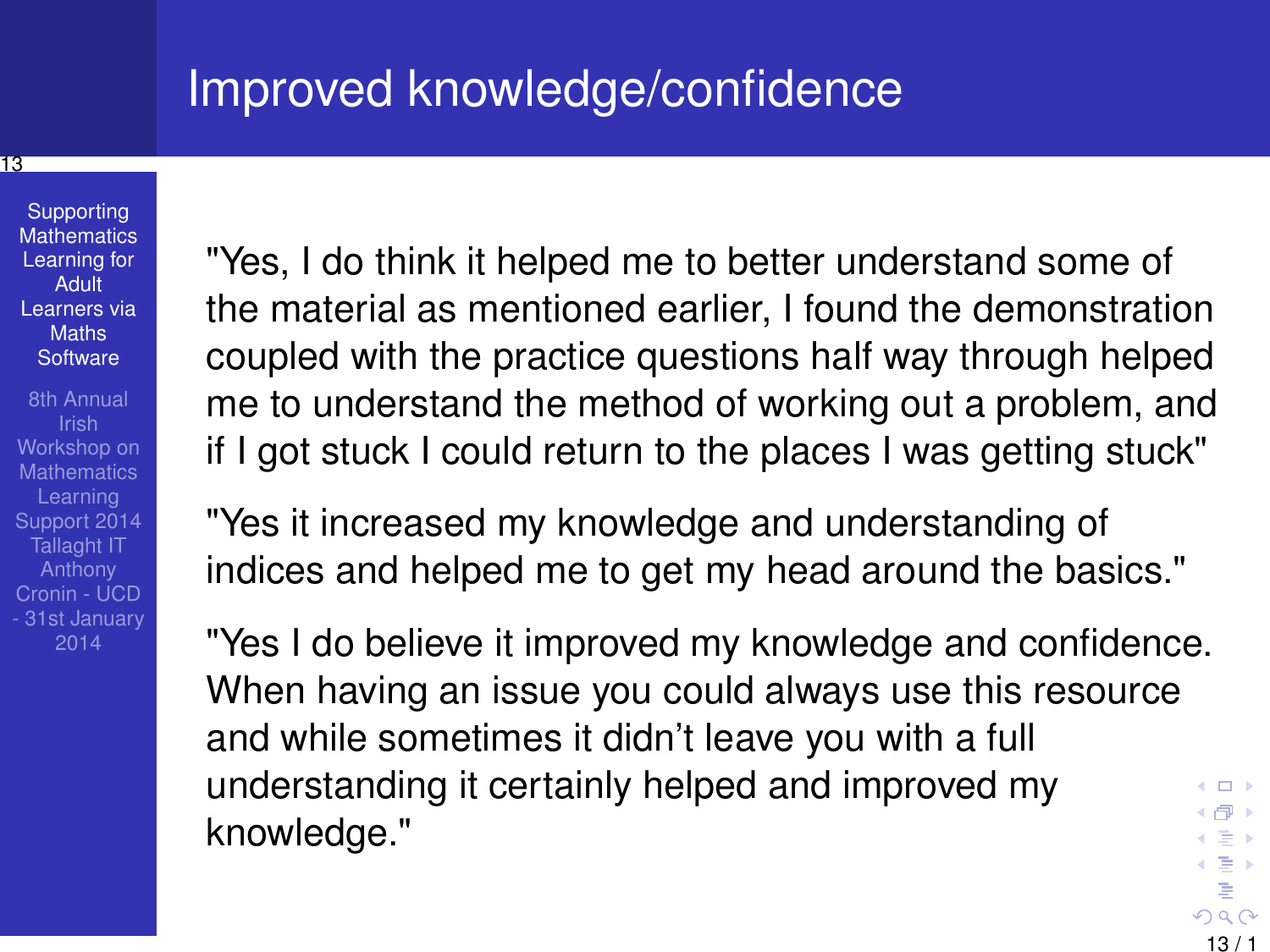### Desire to use in other science modules

### 14

Supporting **[Mathematics](#page-0-0)** Learning for Adult Learners via Maths **Software** 

8th Annual Workshop on **Mathematics** Learning Support 2014 Tallaght IT Anthony Cronin - UCD - 31st January 2014

"Yes definitely we have physics coming up this term so I have no idea what's in store for us, it would be good to have for practicing any of the equations we might get. Also if it could do stoichiometry and other chemistry stuff it would have been a great help as I spent ages trawling the Internet looking for new examples to practice coming up to exam time."

"Yes, I think it would be really useful to have this type of resource for use with other subjects. There are so many different web sites and online resources but it is very helpful to be supplied with a resource by the maths Department, i[t](#page-12-0)  $\leftarrow$   $\Box$ takes a lot of the guesswork out of whether it's a good 4 伊 ト  $\leftarrow \equiv +$ resource or not. " 이동 >

14 / 1

Þ  $299$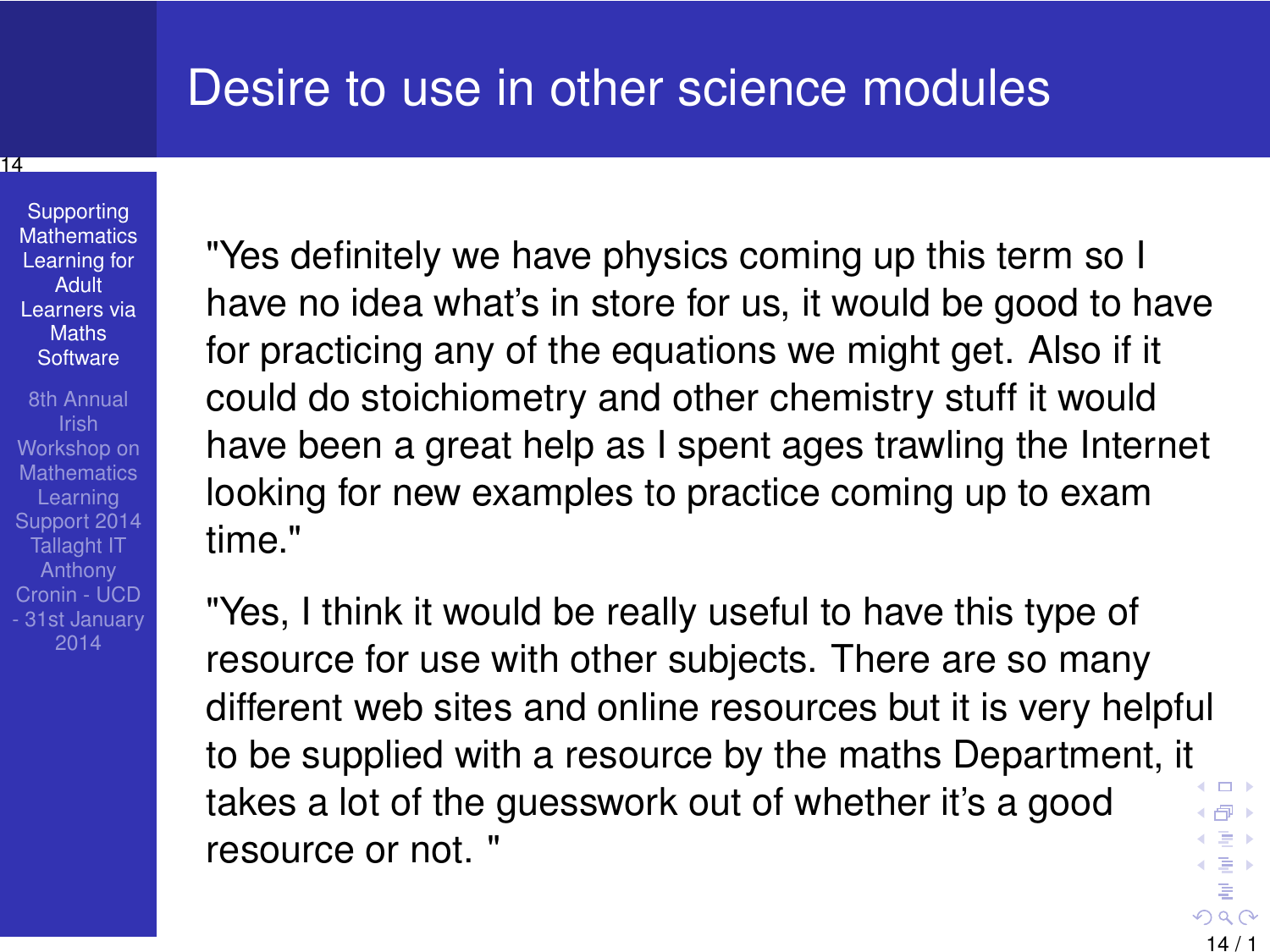### Desire to use in other science modules

### 15

**Supporting [Mathematics](#page-0-0)** Learning for **Adult** Learners via **Maths Software** 

8th Annual Workshop on **Mathematics** Learning Tallaght IT Anthony Cronin - UCD - 31st January "I would very much like to have a tool like this with other subjects. This type of tool could be really useful for stiochiometry in chemistry. I found the visual aid useful to have when I got stuck working through a problem and I didn't have to search through a load of video demonstrations on the internet."

"Yes most definitely, I certainly wouldn't solely rely on it for my Maths learning but it is a great tool to go to when having issues and to help with understanding any areas of trouble. It could only be a good thing to have this resource on other Maths related subjects."  $\leftarrow$   $\Box$ ←假下

15 / 1

 $\leftarrow \equiv$ 이동 > İ,  $290$